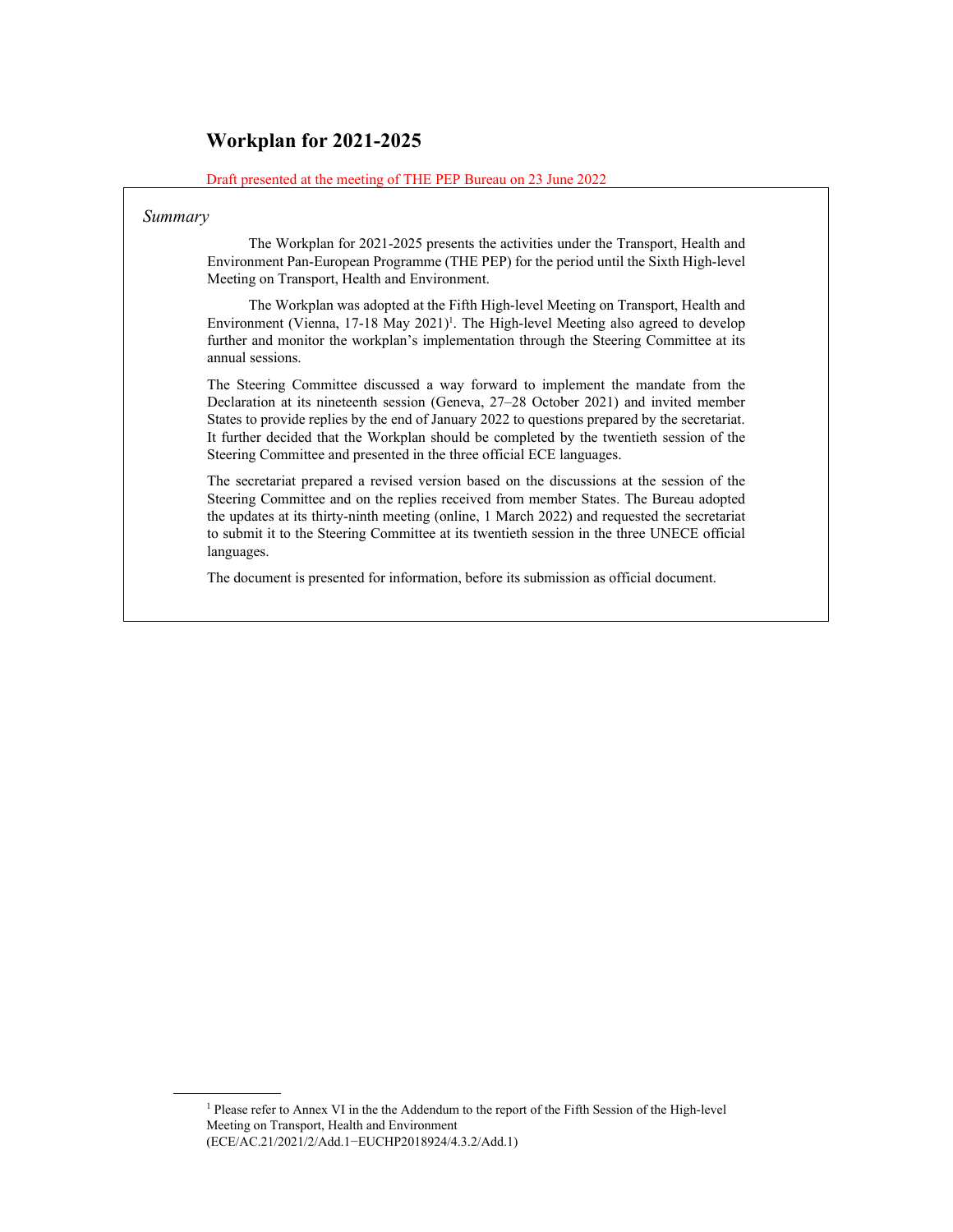#### **I. Background**

 $\overline{a}$ 

1. Since its establishment in 2002, the Transport, Health and Environment Pan-European Programme (THE PEP), has served as a unique policy platform that aims to develop and promote sustainable and healthy transport patterns at the pan-European level. THE PEP operates under the mandate of the High-level Meetings on Transport, Health and Environment convened approximately every five years.

2. This document sets out a draft workplan comprising programme areas for activities under THE PEP for the period 2021–2025. The draft workplan is the operational tool of the Vienna Declaration and provides a road map for activities and projects to work towards the implementation of THE PEP vision.

3. The document was prepared by the Bureau of the Steering Committee with the support of the secretariat. It was discussed, amended and endorsed by: the thirty-fifth meeting of the Bureau (Valletta, 2 and 3 May 2019), meeting in an extended format; the thirty-sixth meeting of the Bureau (Bonn, Germany, 1 and 2 July 2019); the seventeenth meeting of the Steering Committee (Geneva, 21–23 October 2019); the thirty-seventh meeting of the Bureau (online, 29 June 2020); a preparatory meeting (online, 30 June 2020) ); the eighteenth session of the Steering Committee (online, 25-27 November 2020); and a further preparatory meeting to the High-level Meeting (online, 25 January 2021).

### **II. Relevance to the 2030 Agenda for Sustainable Development and other global commitments**

4. In adopting the 2030 Agenda for Sustainable Development, States Members of the United Nations undertook to mobilize efforts to end poverty and inequality, protect the planet and ensure well-being and prosperity for all. The 2030 Agenda includes 17 Sustainable Development Goals: each Goal has specific targets and Member States are expected to establish national frameworks for their achievement.

5. THE PEP is linked to several of the Sustainable Development Goals and can support national efforts to achieve them. It is particularly relevant to the following Goals:

- (a) 3 (Ensure healthy lives and promote well-being for all at all ages);
- (b) 7 (Ensure access to affordable, reliable, sustainable and modern energy for all);

(c) 8 (Promote sustained, inclusive and sustainable economic growth, full and productive employment and decent work for all);

(d) 9 (Build resilient infrastructure, promote inclusive and sustainable industrialization and foster innovation);

(e) 11 (Make cities and human settlements inclusive, safe, resilient and sustainable);

- (f) 12 (Ensure sustainable consumption and production patterns);
- (g) 13 (Take urgent action to combat climate change and its impacts).

6. The linkages between THE PEP and these and other Sustainable Development Goals are analysed in the recent publication *Making THE (Transport, Health and Environment) Link: Transport, Health and Environment Pan-European Programme*. 2

7. The 2030 Agenda identifies the United Nations Framework Convention on Climate Change as the main forum for negotiations on Sustainable Development Goal 13. Three months after the adoption of the 2030 Agenda, the States Members of the United Nations adopted the Paris Agreement.

<sup>&</sup>lt;sup>2</sup> Arseni, O. and others (Copenhagen, World Health Organization Regional Office for Europe, 2018).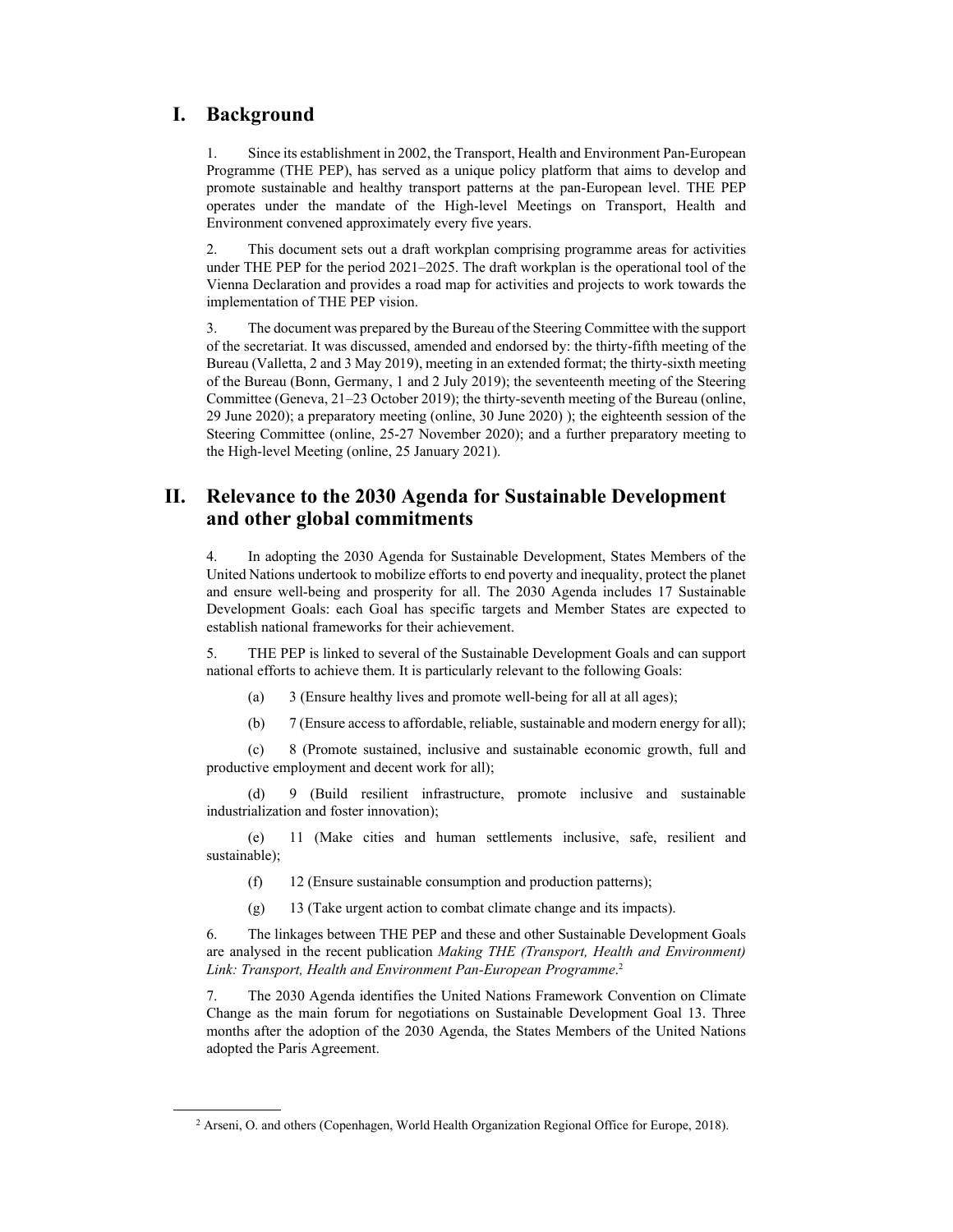8. Transport is one of the sectors where member States of the United Nations Economic Commission for Europe (ECE) need to take actions to support mitigation of climate change. With its emphasis on integrated transport and urban planning policies and the promotion of active mobility, public transport and non-fossil-fuel-powered mobility, THE PEP is well placed to support member States' efforts to implement the Paris Agreement.

#### **III. Achieving the vision set out in the Vienna Declaration**

9. To implement the vision set out in the Vienna Declaration, THE PEP Steering Committee needs to undertake a number of activities, including the following:

(a) Developing a comprehensive pan-European strategy to achieve the vision and guide the implementation of THE PEP;

(b) Developing proposals for possible legal instruments in line with the vision, for consideration by the Sixth High-level Meeting on Transport, Health and Environment;

(c) Developing a communications strategy to disseminate the results of THE PEP in order to raise awareness among stakeholders and citizens;

(d) Supporting the establishment of coordination mechanisms at the national level between the transport, health and environment sectors, including subnational and local authorities and involving other relevant stakeholders;

(e) Exploring the possibilities of incorporating the perspectives of future generations into the work of THE PEP;

- (f) Monitoring the implementation of THE PEP;
- (g) Holding its annual meetings, as well as biannual meetings of its Bureau;

(h) Requesting ECE and the World Health Organization (WHO) Regional Office for Europe to continue to provide secretariat services and to continue supporting them in this endeavour.

10. In the first months of 2020, the coronavirus disease (COVID-19) pandemic struck the ECE region, with member States introducing national and international travel restrictions that affected the economy.

11. When planning reopening measures, it became clear to ECE member States that relaunching the economy would not be sustainable unless transport systems were restarted taking into consideration lessons learned during the pandemic. Taking this into account, member States joined forces to begin drafting a set of green and healthy sustainable transport principles, for adoption at the Fifth High-level Meeting.

12. THE PEP vision needs to consider that the rebuilding of transport requires a holistic approach, with an emphasis on inclusiveness, fairness and other social aspects, while keeping in mind health and the environment.

### **IV. Implementing the workplan**

13. In accordance with its Terms of Reference and Rules of Procedure, THE PEP Steering Committee is the main decision-making body for the implementation of THE PEP. It operates under the authority of the High-level Meeting on Transport, Environment and Health to promote, coordinate and monitor the implementation of THE PEP workplan and is responsible for giving guidance and strategic directions to THE PEP.

14. The Steering Committee is assisted by a Bureau consisting of 9 to 15 members elected by the Steering Committee. The members of the Bureau represent the transport, environment and health sectors. The Bureau is responsible for preparing the meetings of the Steering Committee and for following up on its decisions.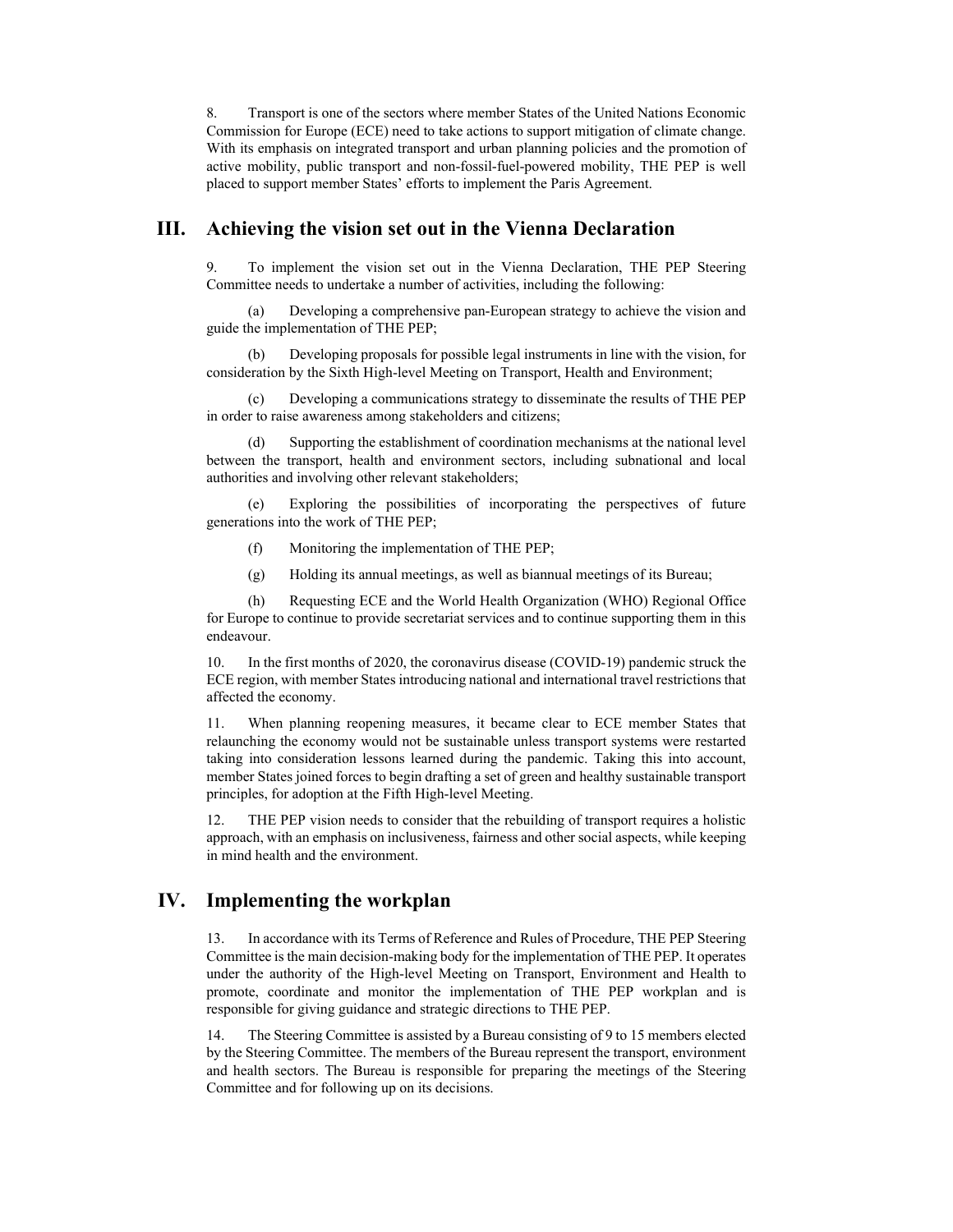15. The High-level Meetings have, in the past, set Priority Goals to be achieved to implement THE PEP. To support achievement of the Priority Goals, member States have also adopted implementation mechanisms. The current implementation mechanisms are:

(a) A series of national, subregional and regional workshops on sustainable transport policies (THE PEP relay race);

(b) Preparation and implementation of national action plans on transport, health and environment, supported by methodological guidance developed within the framework of THE PEP;

(c) Partnerships to support implementation of THE PEP workplan, with a focus on specific technical implementation aspects of the Priority Goals;

THE PEP Academy, a platform linking science, policy and practice in order to strengthen capacities for integrated policymaking, supported by THE PEP Clearing House.

16. THE PEP implementation mechanisms are an important element in the implementation of the workplan. They are supported by tools used within THE PEP.

17. Lead countries or organizations facilitate, with the assistance of THE PEP secretariat, the implementation of the activities outlined in THE PEP workplan and act as coordinator and/or rapporteur. Lead countries or organizations report to THE PEP Steering Committee on progress made and challenges encountered in the implementation of these activities.

18. THE PEP workplan for the period 2021–2025 will be implemented in close cooperation with national and international governmental and non-governmental stakeholders, including local and municipal authorities, youth organizations, research organizations and academia.

19. Implementation of the proposed activities will be conditional on the mobilization of the necessary resources.

#### **V. Structure of the workplan**

20. The workplan is organized into nine programme areas (see table below). Programme area 1 corresponds to the overall implementation of THE PEP vision expressed in the Vienna Declaration. Programme areas 2–9 correspond to each of the focus areas identified in paragraph 2 (a)–(h) of the Declaration.

21. Each programme area includes overall activities that lead to its implementation. As implementation of activities depends on the availability of resources and leadership by stakeholders, the lead country or organization is indicated next to each programme area.

22. In addition, the workplan indicates the implementation mechanisms that could be used to support the activities. Furthermore, the relevant Sustainable Development Goals are indicated for each programme area, in line with the decision to align further THE PEP with the 2030 Agenda for Sustainable Development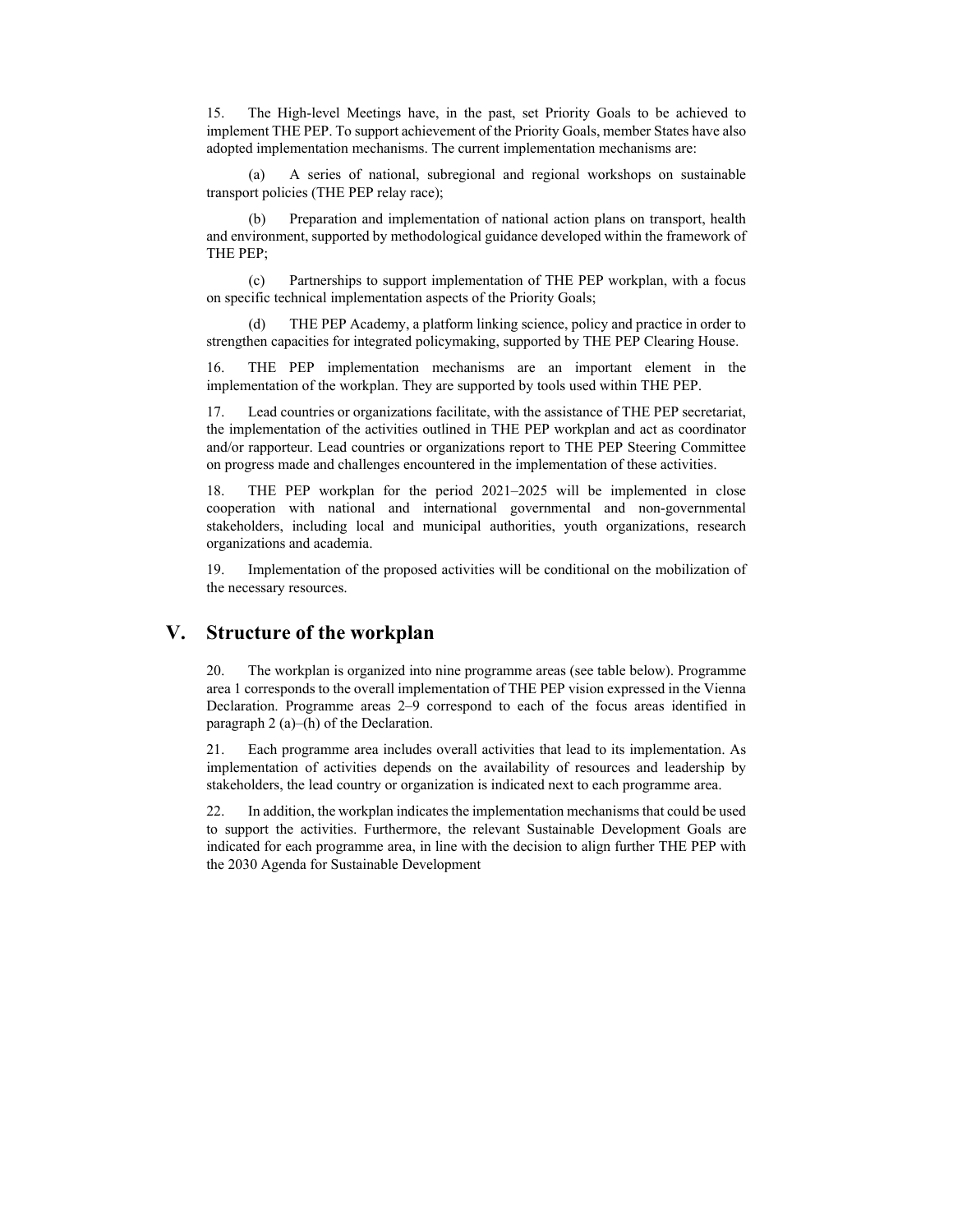# **VI. Workplan activities**

| Programme area and activities                                                                                                                                                                                                                           | Lead country/organization                     | Implementation mechanisms                                                                         | Timeframe | Resources                              | Sustainable Development Goals |
|---------------------------------------------------------------------------------------------------------------------------------------------------------------------------------------------------------------------------------------------------------|-----------------------------------------------|---------------------------------------------------------------------------------------------------|-----------|----------------------------------------|-------------------------------|
| Transforming to clean, safe,<br>1.<br>healthy and inclusive mobility and<br>transport for the happiness and<br>prosperity for all                                                                                                                       |                                               |                                                                                                   |           |                                        | 3; 7; 8; 9; 11; 12; 13        |
| Development of a comprehensive pan-<br>European strategy on transport, health and<br>environment, (taking into account the<br>experiences of the COVID-19 crisis)                                                                                       | <b>Steering Committee</b><br>and lead country |                                                                                                   | By 2023   | In-kind and financial<br>contributions |                               |
| Development of proposals for a possible<br>legal instrument in line with THE PEP<br>vision and the Priority Goals, for<br>consideration by the Sixth High-level<br>Meeting on Transport, Health and<br>Environment                                      | <b>Steering Committee</b><br>and lead country |                                                                                                   | By 2025   | In-kind and financial<br>contributions |                               |
| Organize a meeting to take stock of<br>progress 20 years after the establishment<br>of THE PEP                                                                                                                                                          | France                                        |                                                                                                   | 2022      | In-kind contribution                   |                               |
| Development of a communication<br>strategy to raise awareness of<br>opportunities for and benefits of<br>sustainable and healthy transport and<br>disseminate the results of THE PEP                                                                    | Bureau                                        |                                                                                                   | By 2023   | In-kind and financial<br>contributions |                               |
| Development of joint initiatives and<br>actions at the international, regional,<br>national and local levels to support<br>member States in the transition towards<br>more resilient, safe, equitable and<br>sustainable transport and mobility systems | Bureau and Steering<br>Committee              | Relay races,<br>Partnerships and<br>National transport,<br>health and environment<br>action plans | 2021-2025 | In-kind and financial<br>contributions |                               |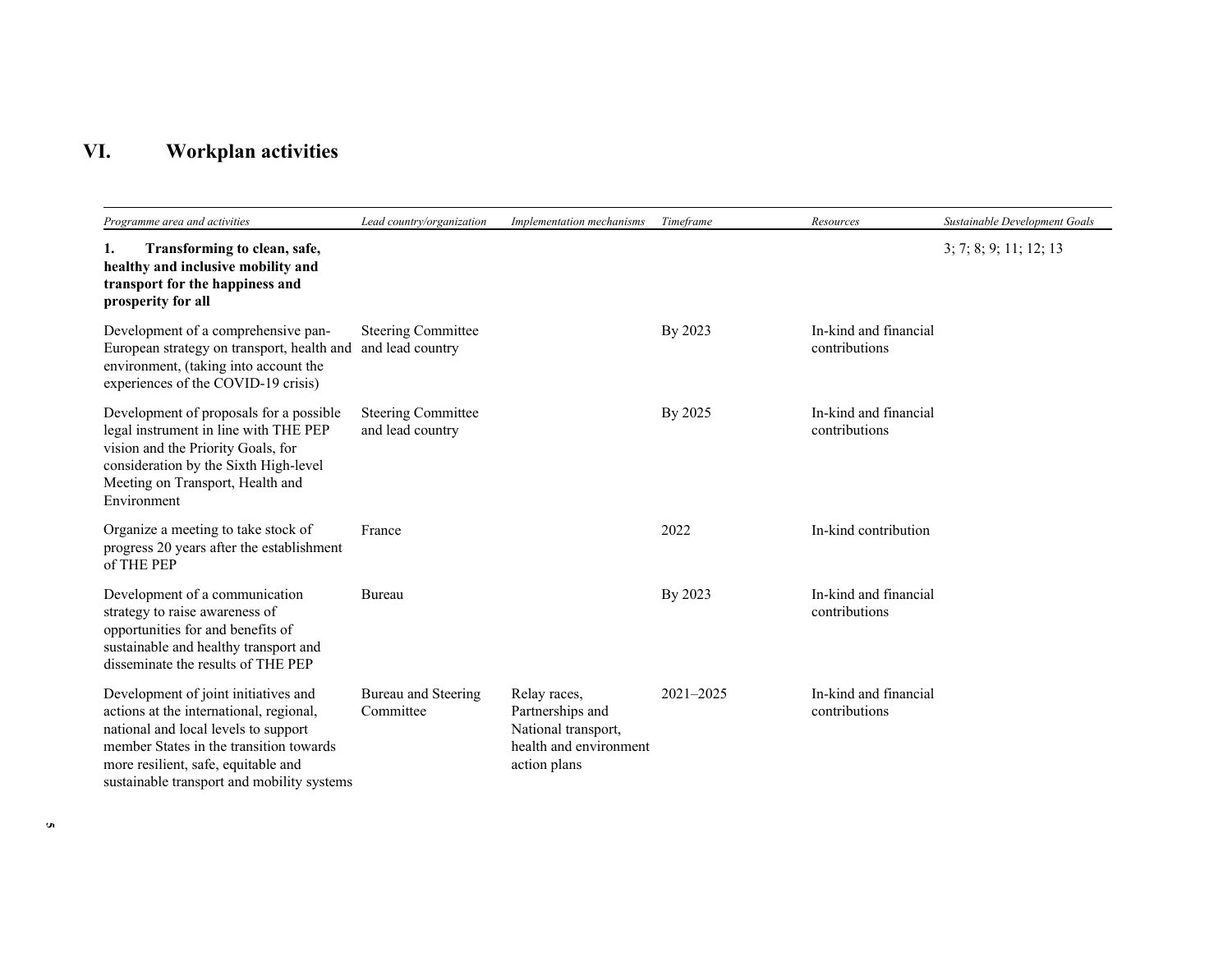| Programme area and activities                                                                                                                                                                                                                                                         | Lead country/organization                        | Implementation mechanisms         | Timeframe       | Resources                                                                | Sustainable Development Goals |
|---------------------------------------------------------------------------------------------------------------------------------------------------------------------------------------------------------------------------------------------------------------------------------------|--------------------------------------------------|-----------------------------------|-----------------|--------------------------------------------------------------------------|-------------------------------|
| Development of an online survey for the<br>monitoring of the implementation of THE<br><b>PEP</b>                                                                                                                                                                                      | Bureau and Steering<br>Committee                 |                                   | 2022            | Financial and in-<br>kind contributions                                  |                               |
| Monitoring the implementation of THE<br>PEP (and identifying country needs and<br>main challenges in the implementation<br>process)                                                                                                                                                   | Bureau and Steering<br>Committee                 |                                   | Biennial survey | Financial and in-<br>kind contributions                                  |                               |
| Organization of annual meetings of the<br>Steering Committee and of biannual<br>meetings of the Bureau                                                                                                                                                                                | Bureau                                           |                                   | Yearly          | Financial and in-<br>kind contributions                                  |                               |
| Secretariat services                                                                                                                                                                                                                                                                  |                                                  |                                   | Yearly          | Regular budget of<br>the secretariat, plus<br>financial<br>contributions |                               |
| <b>Ensuring the resilience of</b><br>2.<br>transport systems to climate change,<br>pandemics and other disasters                                                                                                                                                                      |                                                  |                                   |                 |                                                                          | 3; 7; 8; 9; 11; 12            |
| Implementation of the Recommendations<br>on green and healthy sustainable transport Committee/Task force<br>and support to member States                                                                                                                                              | Steering                                         | Partnerships and others 2021-2025 |                 | Financial and in-<br>kind contributions                                  |                               |
| <b>Improved living conditions in</b><br>3.<br>cities and regions by integrating<br>environmental and health policies and<br>objectives into coordinated transport<br>and spatial planning                                                                                             |                                                  |                                   |                 |                                                                          | 3; 9; 11; 13                  |
| Activity to support coordination on the<br>integration of sustainable transport, land-<br>use planning, health and the environment<br>(with a first relay race event in October<br>2021, in St. Petersburg, Russian<br>Federation, on integration of transport and<br>urban planning) | Russian Federation and Relay races and<br>France | Partnerships                      | $2021 - 2025$   | In-kind contributions                                                    |                               |

**6**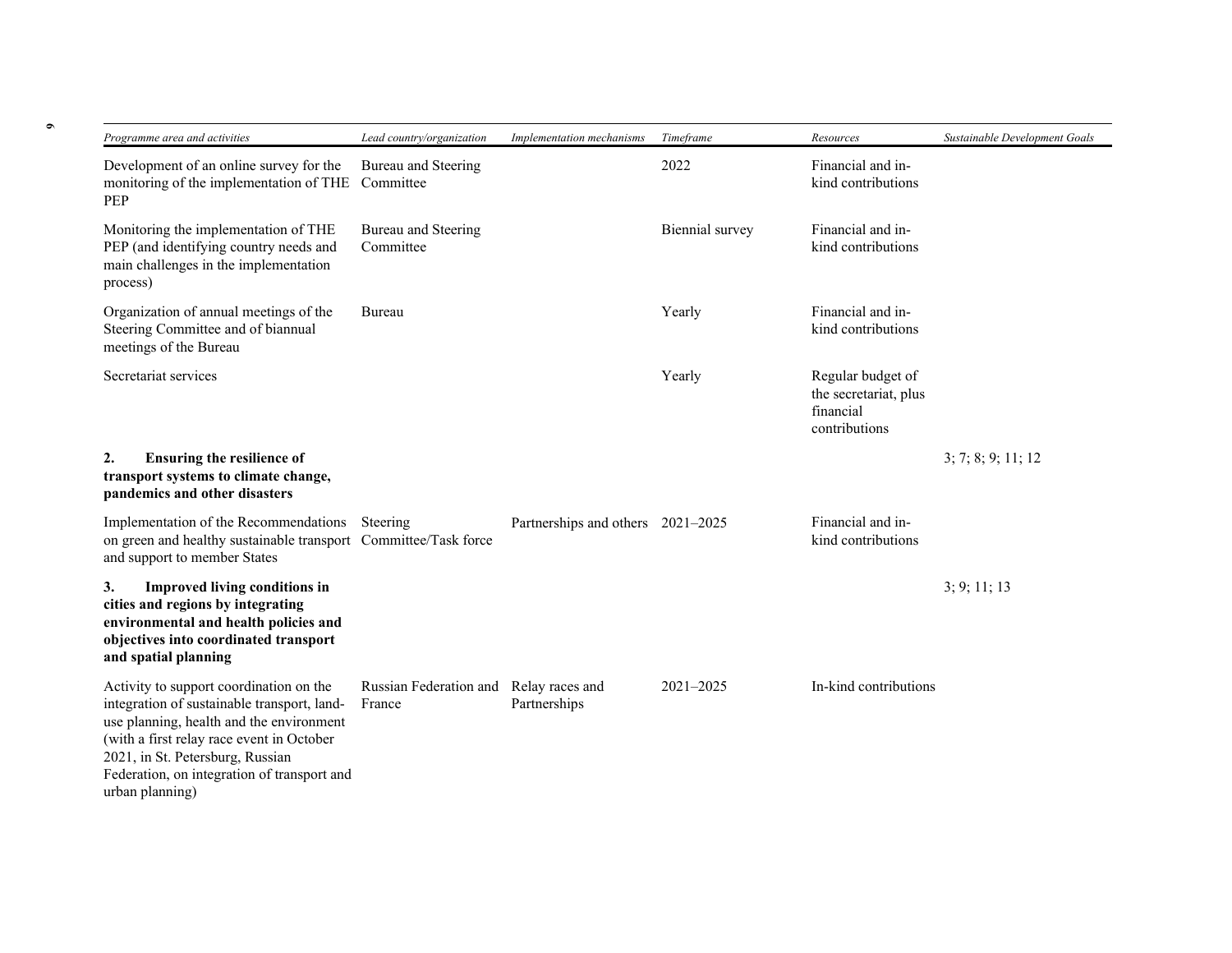| Programme area and activities                                                                                                                                                                                                                                                                                                                                                                                                                                                                            | Lead country/organization                                                                               | Implementation mechanisms                                                             | Timeframe     | Resources                               | Sustainable Development Goals |
|----------------------------------------------------------------------------------------------------------------------------------------------------------------------------------------------------------------------------------------------------------------------------------------------------------------------------------------------------------------------------------------------------------------------------------------------------------------------------------------------------------|---------------------------------------------------------------------------------------------------------|---------------------------------------------------------------------------------------|---------------|-----------------------------------------|-------------------------------|
| Clean, safe, low-noise and net-<br>4.<br>zero emission transport by<br>implementing policies and actions for<br>healthy, active and safer mobility                                                                                                                                                                                                                                                                                                                                                       |                                                                                                         |                                                                                       |               |                                         | 3; 7; 11; 12; 13              |
| Activity to implement the Pan-European<br>Master Plan for Cycling Promotion,<br>including activity to promote measures to<br>shift from motorized mobility to active<br>mobility (and measures directly<br>addressing COVID-19 and the role that<br>cycling could play in making transport<br>systems more resilient), including<br>continuing the work on and the<br>implementation of the infrastructure<br>module and the development of the pan-<br>European competence centre on active<br>mobility | Austria and France, as<br>leaders of the<br>Partnership, ECF,<br>CONEBI, ECE and<br>other member States | Partnership on Cycling<br>Promotion, extended to<br>Partnership on Active<br>Mobility | $2021 - 2025$ | In-kind contributions                   |                               |
| Development of a pan-European master<br>plan for active mobility                                                                                                                                                                                                                                                                                                                                                                                                                                         | Austria, France and<br>other member States                                                              | Partnership on Cycling<br>Promotion, extended to<br>Partnership on Active<br>Mobility | By 2025       | In-kind contributions                   |                               |
| Activity to further develop THE PEP<br>tools and promote their application in<br>decision-making process                                                                                                                                                                                                                                                                                                                                                                                                 | <b>Steering Committee</b>                                                                               | Partnership on Cycling<br>Promotion, extended to<br>Partnership on Active<br>Mobility | 2021-2025     | In-kind contribution                    |                               |
| Activity under THE PEP Academy to<br>transfer knowledge and best practices and<br>reinforce capacities of member States for<br>integrated policymaking                                                                                                                                                                                                                                                                                                                                                   | <b>Steering Committee</b><br>and lead country                                                           | Academy                                                                               | 2021-2025     | Financial and in-<br>kind contributions |                               |
| Activity for future updates and<br>improvements of HEAT                                                                                                                                                                                                                                                                                                                                                                                                                                                  | <b>WHO</b>                                                                                              | Partnership on HEAT                                                                   | 2021-2025     | Financial and in-<br>kind contributions |                               |
| Activity to promote eco-driving                                                                                                                                                                                                                                                                                                                                                                                                                                                                          | Austria                                                                                                 | Partnership on Eco-<br>Driving                                                        | 2021-2025     |                                         |                               |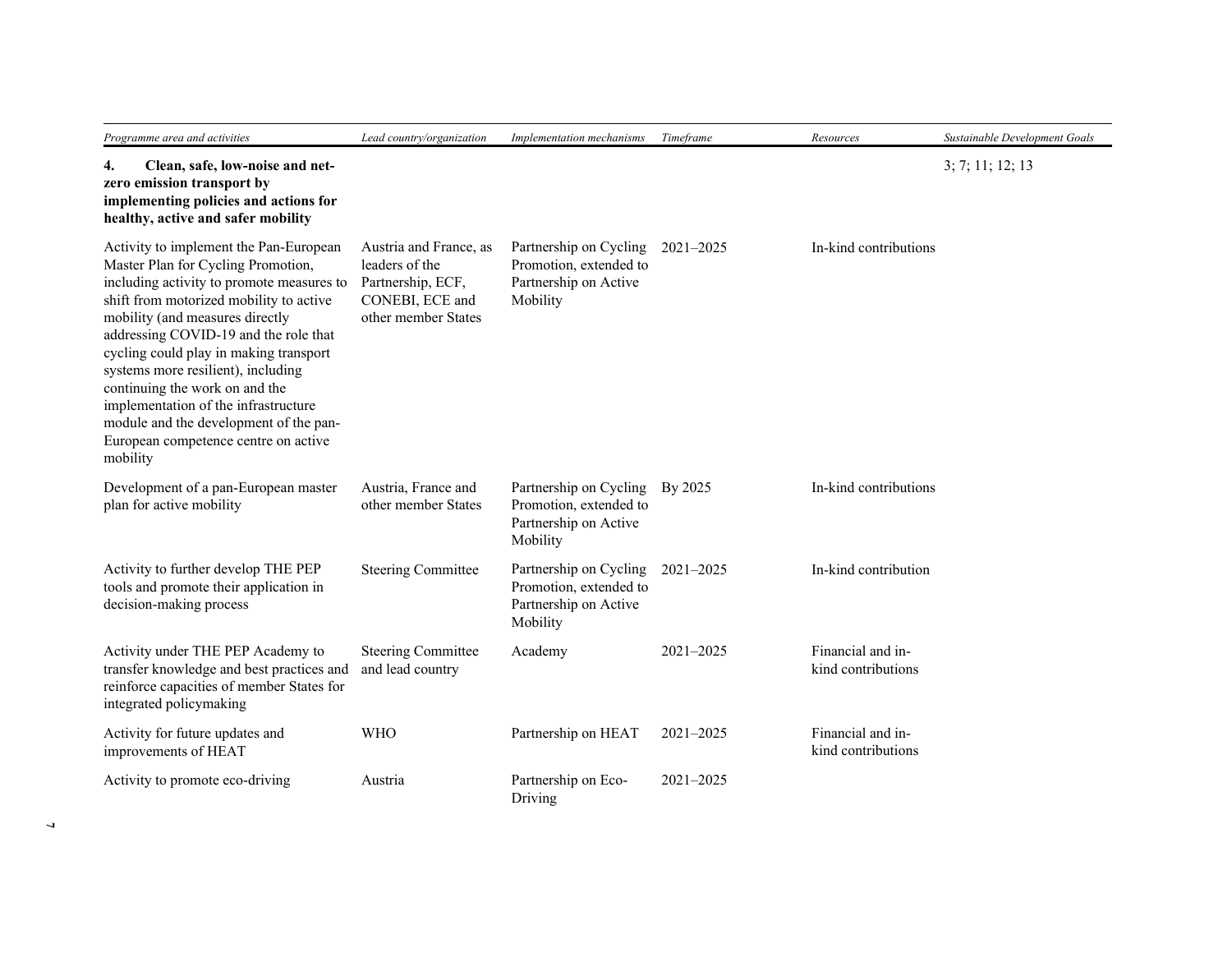| Programme area and activities                                                                                                                                                                                                                                                                | Lead country/organization         | Implementation mechanisms                                | Timeframe     | Resources                               | Sustainable Development Goals |
|----------------------------------------------------------------------------------------------------------------------------------------------------------------------------------------------------------------------------------------------------------------------------------------------|-----------------------------------|----------------------------------------------------------|---------------|-----------------------------------------|-------------------------------|
| Activity to accelerate development and<br>introduction of low- and zero-emission<br>vehicles, electromobility and related<br>infrastructure through financial and other<br>support programmes                                                                                                | <b>Steering Committee</b>         | Relay races                                              | $2021 - 2025$ | In-kind contributions                   |                               |
| Activity for future updates and<br>improvements of ForFITS                                                                                                                                                                                                                                   | <b>ECE</b>                        |                                                          | $2021 - 2025$ | Financial and in-<br>kind contributions |                               |
| 5.<br>The social inclusivity of access to<br>mobility and transport                                                                                                                                                                                                                          |                                   |                                                          |               |                                         | 3; 7; 8; 9; 11; 12            |
| Identify partners and stakeholders and<br>create synergies with them so that all<br>levels of society can be reached (how to<br>involve them, how to benefit from them<br>and how to make them benefit from us)<br>(including custodians of Sustainable<br>Development Goals and indicators) | Bureau and Steering<br>Committee  |                                                          | $2021 - 2025$ | In-kind contributions                   |                               |
| Develop a partnership on child- and<br>youth-friendly mobility                                                                                                                                                                                                                               | Austria, and others               | Partnerships                                             | $2021 - 2025$ | In-kind contributions                   |                               |
| Inclusion of gender-related work on<br>transport, health and environment in<br>annual Programmes of Work                                                                                                                                                                                     | Bureau and Steering<br>Committee  |                                                          | 2021-2025     | Financial and in-<br>kind contributions |                               |
| Directing investments, fiscal<br>6.<br>incentives and green finance initiatives<br>towards sustainable transport to<br>stimulate job creation and the economy                                                                                                                                |                                   |                                                          |               |                                         | 8; 9; 11; 12; 13              |
| Green and healthy jobs in transport                                                                                                                                                                                                                                                          | France and other<br>member States | Partnership on jobs in<br>Green and Healthy<br>Transport | $2021 - 2025$ | Financial and in-<br>kind contributions |                               |
| Making the best use of the<br>7.<br>benefits of the digitalization of<br>transport and mobility services                                                                                                                                                                                     | <b>Steering Committee</b>         |                                                          | 2021-2025     | In-kind contributions $3; 8; 11; 12$    |                               |

**8**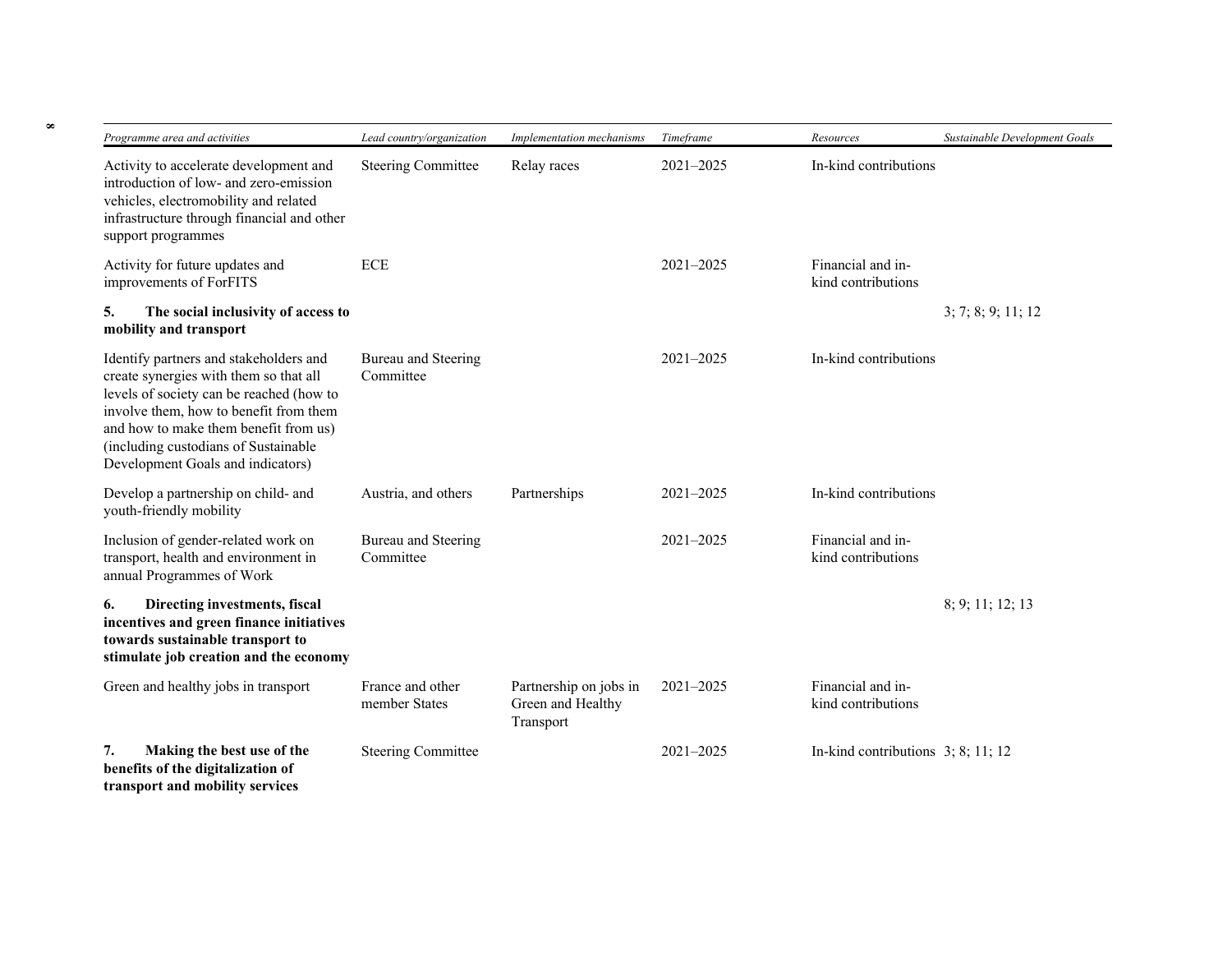| Programme area and activities                                                                                                                                                                             | Lead country/organization                                                                                         | Implementation mechanisms                                                                           | Timeframe     | Resources                               | Sustainable Development Goals |
|-----------------------------------------------------------------------------------------------------------------------------------------------------------------------------------------------------------|-------------------------------------------------------------------------------------------------------------------|-----------------------------------------------------------------------------------------------------|---------------|-----------------------------------------|-------------------------------|
| 8.<br><b>Implementing sustainable</b><br>mobility management and services,<br>employing appropriate technologies for<br>clean, efficient, healthy and safe<br>transport systems                           |                                                                                                                   |                                                                                                     |               |                                         | 3; 7; 8; 9; 11; 12; 13        |
| Provide ad hoc support and advice<br>towards the creation of transport, health<br>and environment action plans                                                                                            | Bureau and Steering<br>Committee                                                                                  | National transport,<br>health and environment<br>action plans                                       | $2021 - 2025$ | Financial and in-<br>kind contributions |                               |
| Compilation and sharing of good practices Bureau, Steering<br>and innovations on green and healthy<br>mobility and cooperation between<br>relevant sectors, at the national and local<br>levels           | Committee and other<br>stakeholders, for<br>example EPOMM                                                         |                                                                                                     | $2021 - 2025$ | In-kind contributions                   |                               |
| Promotion activities and sharing of good<br>practices on mobility management and<br>more studies on managed mobility                                                                                      | Bureau, Steering<br>Committee, lead<br>country, for example<br>Austria, and<br>stakeholders, for<br>example EPOMM |                                                                                                     | 2021-2025     | In-kind contributions                   |                               |
| Establishment of THE PEP Partnership on Austria<br>Sustainable Tourism Mobility, with a<br>view to sharing good practices and<br>developing respective guidelines and tools                               |                                                                                                                   | <b>TRANSDANUBE</b><br>Partnership, extended<br>to Partnership on<br>Sustainable Tourism<br>Mobility | $2021 - 2025$ | In-kind contributions                   |                               |
| Development and implementation of<br>studies on the environmental and health<br>impacts of new mobility options                                                                                           | Bureau and Steering<br>Committee                                                                                  |                                                                                                     | $2021 - 2025$ | Financial and in-<br>kind contributions |                               |
| 9.<br>The promotion of solutions to<br>implement sustainable urban mobility,<br>including a wide range of electric urban<br>public transport modes and cycling and<br>walking, and consideration of these |                                                                                                                   |                                                                                                     |               |                                         | 3; 7; 9; 11; 12; 13           |

**9**